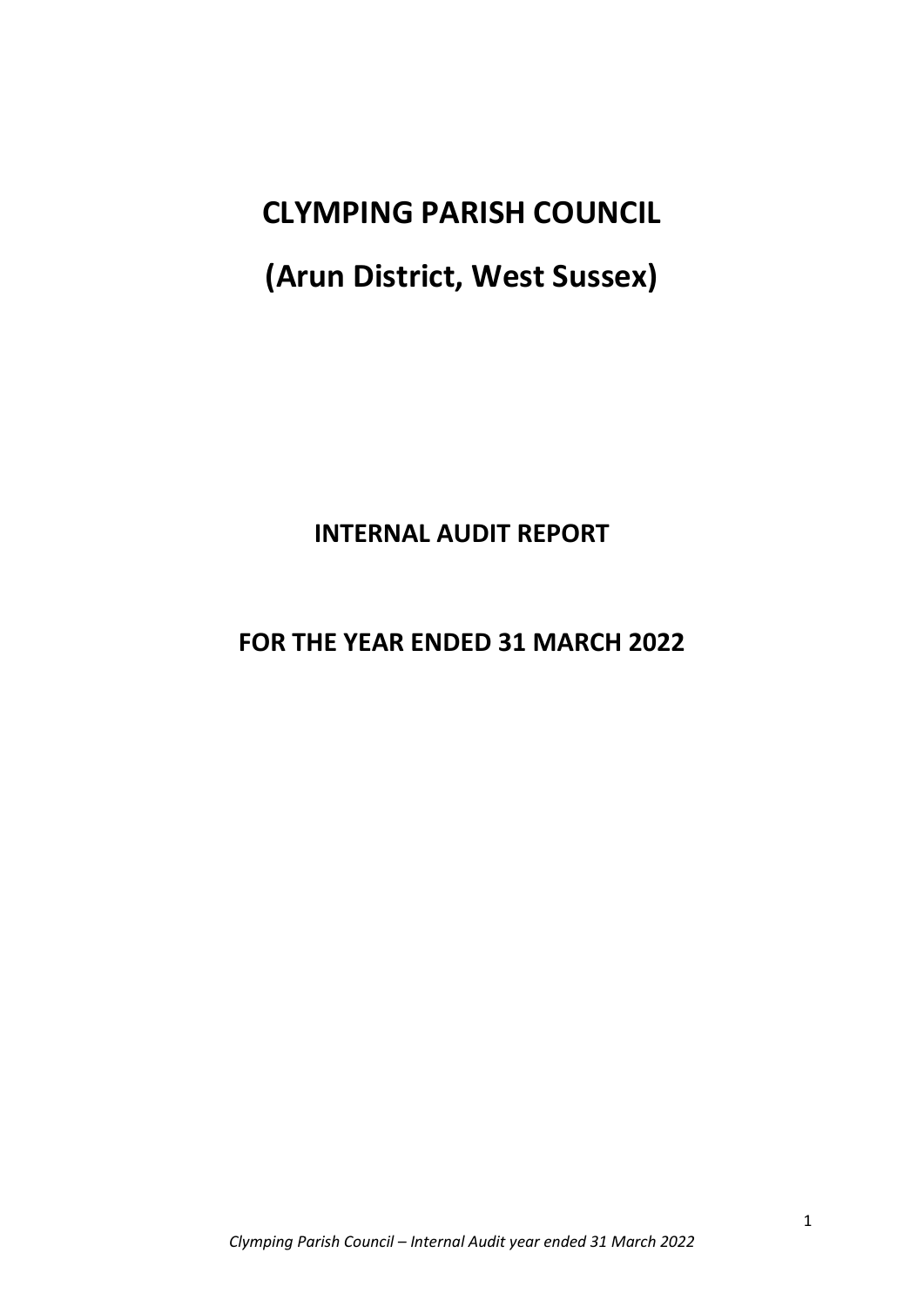#### **LEGISLATIVE FRAMEWORK**

An internal audit of the Parish Council's financial and procedural records for the year 2020/2021 was undertaken during the period 26<sup>th</sup> April to 8<sup>th</sup> May 2022.

The main sets of legislative Regulations that are of significance to smaller local authorities are;-



The audit was undertaken in compliance with the requirements of the Accounts and Audit (England) Regulations 2015, and in accordance with the agreed and accepted audit plan.

Regulation 3 of the Accounts and Audit (England) Regulations 2015 provides that the Parish Council must ensure that it has a sound system of internal control which—

- (a) facilitates the effective exercise of its functions and the achievement of its aims and objectives; and
- (b) ensures that the financial and operational management of the authority is effective; and
- (c) includes effective arrangements for the management of risk

Regulation 5 of the Accounts and Audit (England) Regulations 2015 provides that the Parish Council must undertake an effective internal audit to evaluate the effectiveness of its risk management, control and governance processes, and any officer or member of the Parish Council, if required to do so for the purposes of the internal audit shall -

- (a) make available such documents and records; and
- (b) supply such information and explanations.

The Smaller Authorities (Transparency Requirements) Regulations 2015 provides the following information must be published on a website which is publicly accessible and free of charge to view;

- Annually by no later than  $1<sup>st</sup>$  July
	- 1) All items of expenditure above £100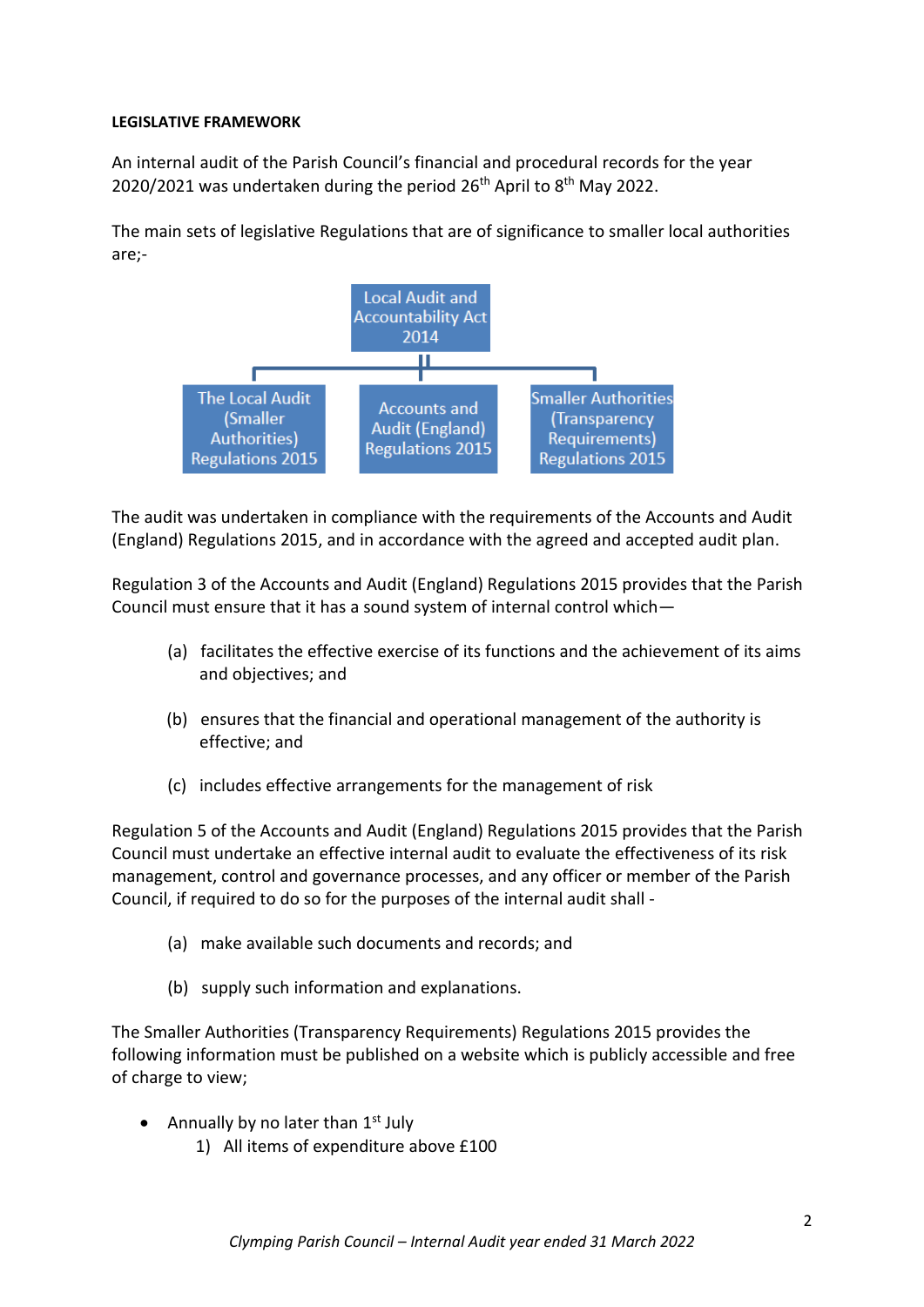- 2) End of year accounts, annual governance statement and internal audit report (as contained in the annual return). The end of year accounts should be accompanied by;
	- A copy of the bank reconciliation
	- An explanation of significant variances in the statement of accounts between the year of account and the previous year
	- An explanation of any differences between 'balances carried forward' and 'total cash and short term investments', if applicable.
- 3) A list of councillor or member responsibilities, and
- 4) Details of public land and building assets owned by the smaller authority, if applicable.
- More frequently than annually;
	- 5) The draft minutes from all formal meetings (e.g. Council, Committee and Sub-Committees) – should be published not later than one month after the meeting has taken place
	- 6) Meeting Agendas and associated meeting papers should be published not later than three clear days before the meeting is taking place.

The objective of the internal audit is to determine whether the accounting arrangements, procedural controls, records, and documentary evidence are adequate to ensure the accurate and timely recording of financial transactions, so as to comply with all relevant legislation and best practice.

#### **SCOPE**

The audit included examination of the income and expenditure account for the year of account and review of relevant documentary evidence such as;

- trial balance and nominal ledger,
- bank account transactions,
- payments, in particular supplier invoices and expense claims,
- receipts,
- fixed asset register,
- agendas and minutes of meetings (via website)
- budgets,
- financial regulations,
- website (www.clymping.org.uk)

In addition the audit included a review of information published in compliance with the Transparency Code applicable to smaller authorities.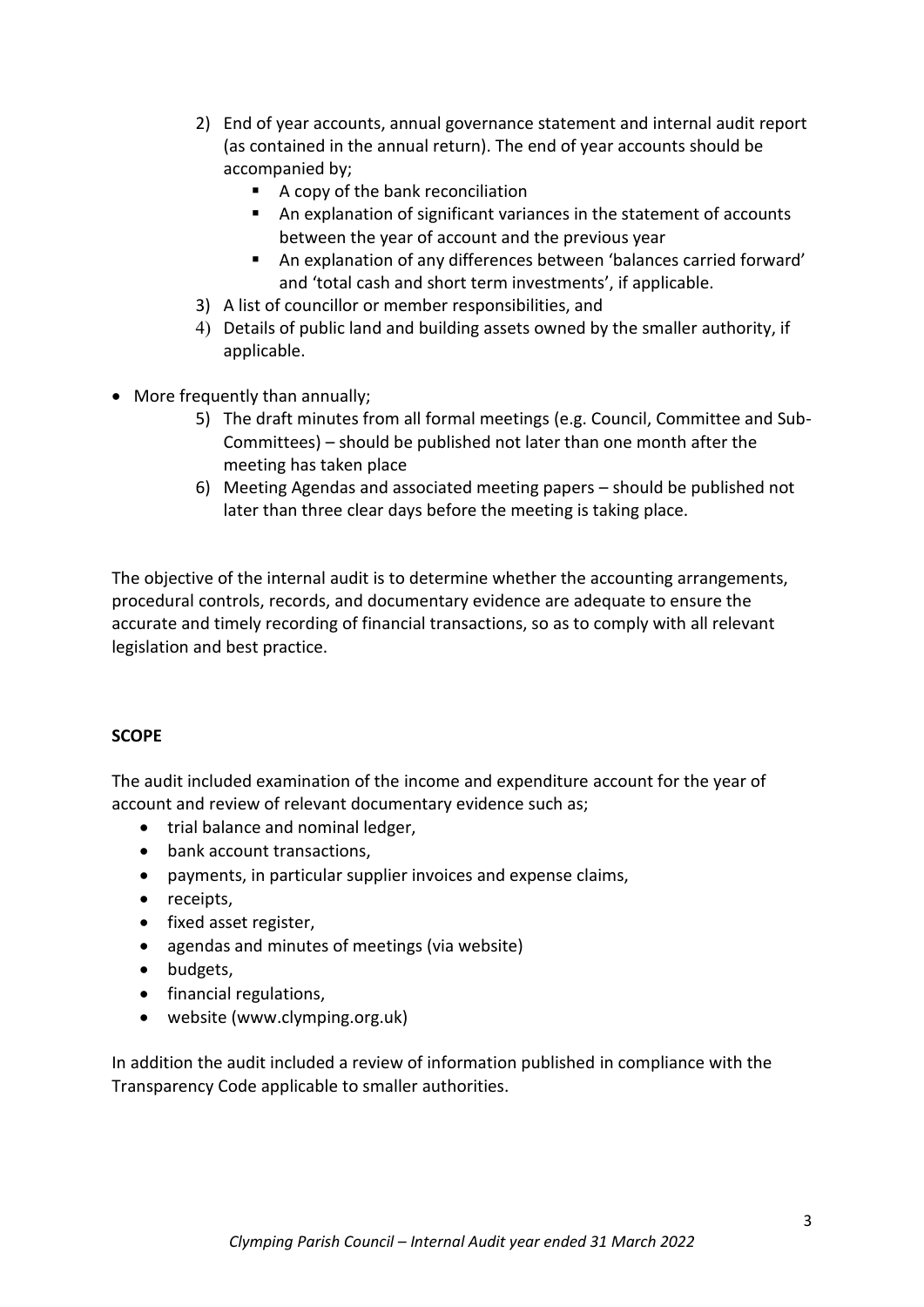#### **FINDINGS**

- 1) Four transactions had been omitted from the records of receipts and payments for the year. The transactions were;
	- A debit of £349.00 to West Sussex CC on 26 April 2021 (salaries)
	- A debit of £35.00 to Information Commissioners Office on 28 January 2022 (data protection fee)
	- A debit of £387.21 to West Sussex CC on 31 March 2022 (salaries)
	- A credit of £0.39 from National Westminster Bank on 31 July 2021 (interest)

The above transactions have been discussed with the Responsible Financial Officer (RFO), corrections agreed and year end balances reconciled.

**Recommendation: The receipts and payments records should be periodically reconciled to bank and cash balances. It is suggested that this should be performed not less than at the end of each financial half-year in accordance with RFO's reporting requirement under the Council's Financial Regulation 4.8.**

- 2) Six expenditure transactions incurred between 26 April and 10 May 2022 are not recorded as being reported to the Council in its Minutes. It is acknowledged that this occurred around the time that a new Clerk and RFO took up post and may have been due to misunderstandings during the transfer of responsibilities. All transactions thereafter have been reported to the Council and minuted.
- 3) The Council had followed correct procedures for the authorising of supplier invoices and other liabilities for payment and complied with its own Financial Regulations.
- 4) An annual budget had been prepared and approved by the Council to support the precept requested, and a variance analysis undertaken and reported.
- 5) The Council had reviewed its Financial Regulations, Standing Orders and risk assessments during the year of account.
- 6) The Council had correctly identified itself as a 'smaller authority' and may self certify as exempt from the requirement for a limited assurance review (e.g. external audit) under Section 9 of the Local Audit (Smaller Authorities) Regulations 2015.